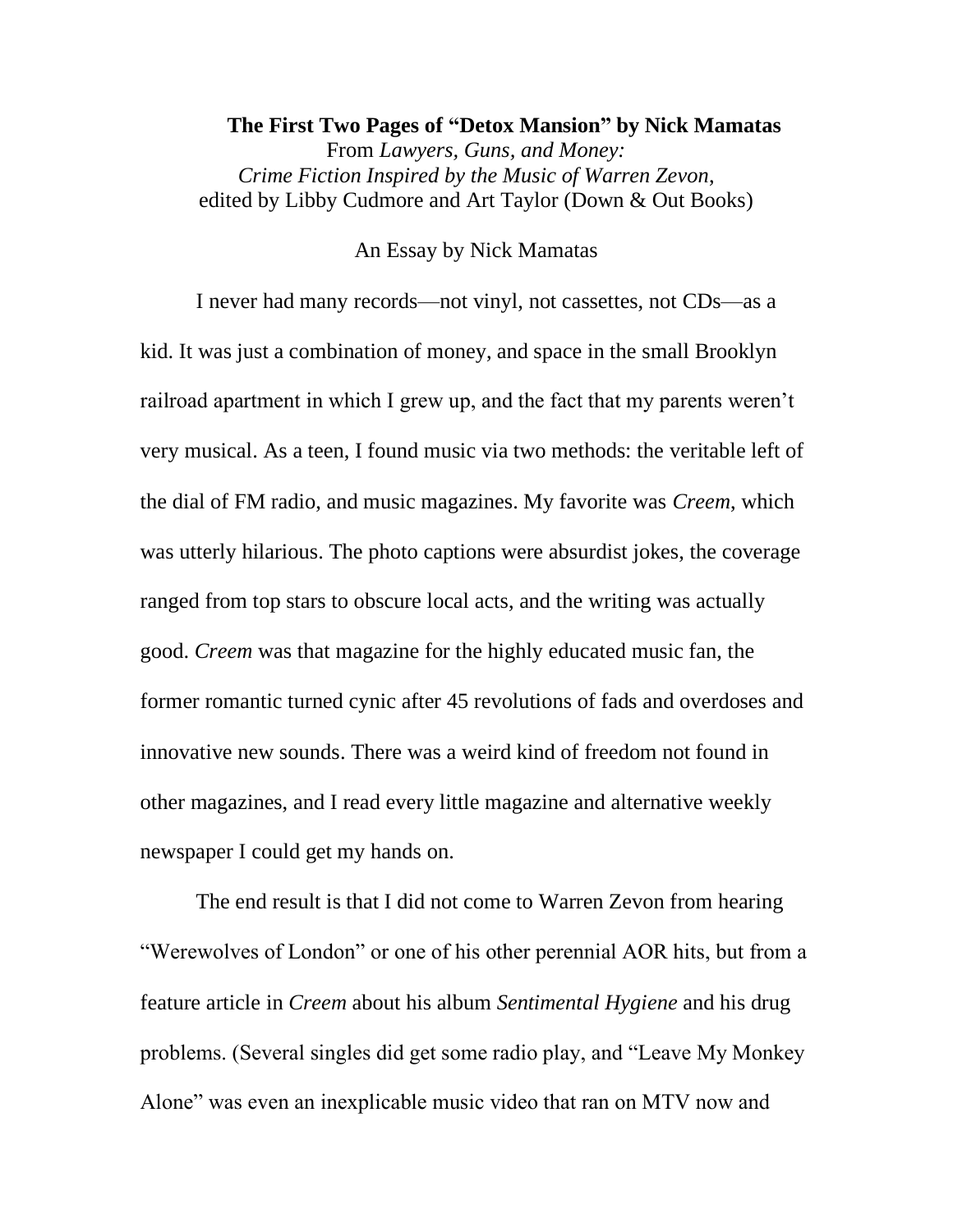again. I did eventually get my hands on the cassette.) The craft of the personality profile is located in the telling detail. Zevon's drug troubles boiled down to one anecdote: he'd be giving radio interviews and just black out. There's nothing more worrisome to a radio station owner than a moment of dead air. That stuck with me for decades, and I started "Detox Mansion" with my protagonist crashing out during a radio station interview.

"Dead air! Dead air!" the producer hissed into the jock's ear from the control room. The PR person waved frantically at her client through the glass. The jock exercised all his willpower to keep from snapping his fingers in the face of our hero.

"Well," the jock finally said. "Let's let the music do the talking." Then he pushed a cart into the player, hit the button, lowered the volume on the mics, and said, "Get this asshole the fuck out of here, now!"

Everything else spills out from there.

I'd argue that this is all the craft a short story needs too—just some moment that tantalizes the reader. This is not the same as the usual, and awful, advice to start a story with "a hook." "Start with a hook" is bad advice, ultimately, because of the word "hook." A hook is an important part of a story to be sure and could be anywhere. It is the motor of the story—it can be the twist at the end, the broad concept, the compelling change a character undergoes, the language or clever structure of a piece . . . whatever makes a story worth reading is its hook. A hook may go in the beginning,